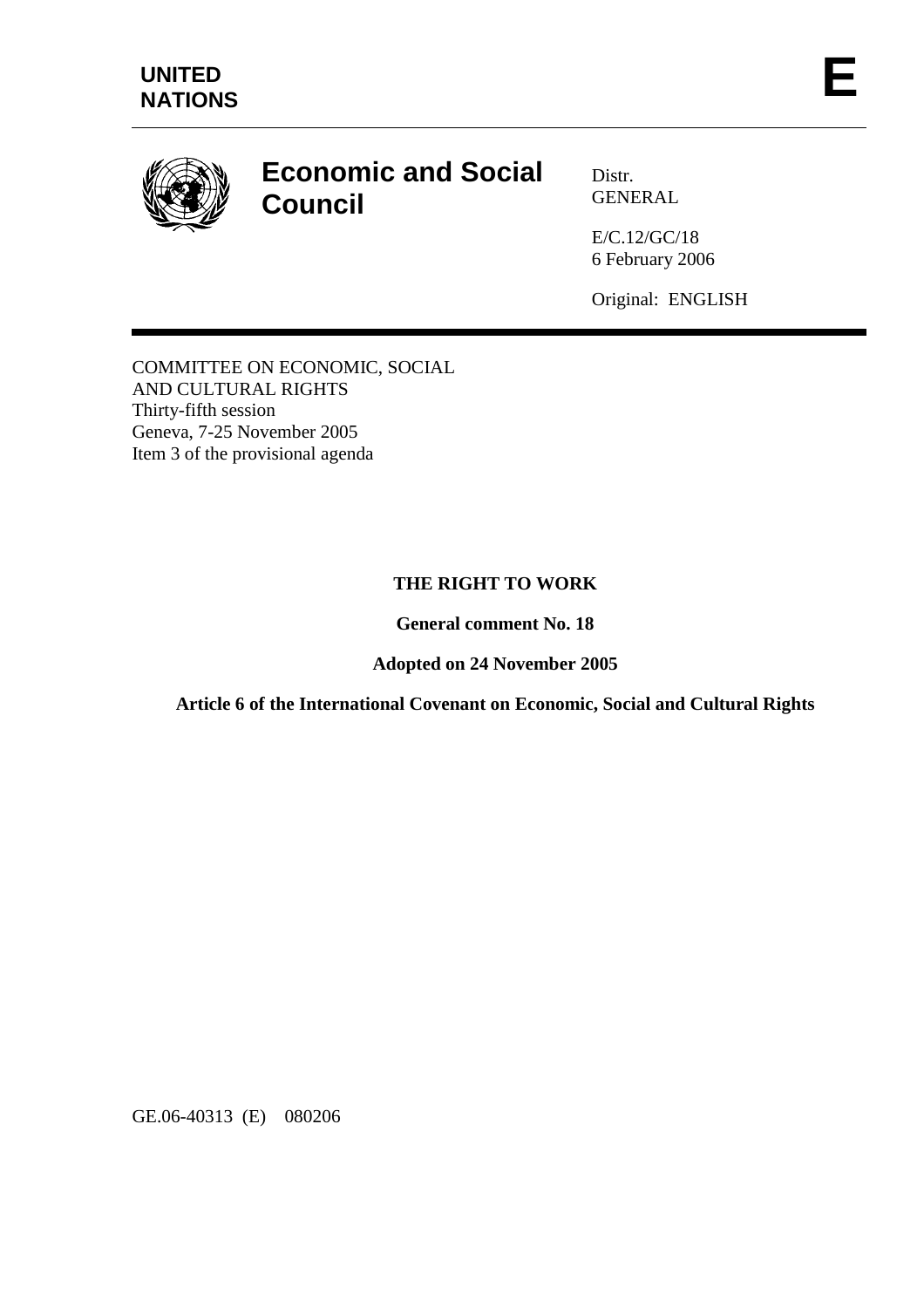#### **I. INTRODUCTION AND BASIC PREMISES**

1. The right to work is a fundamental right, recognized in several international legal instruments. The International Covenant on Economic, Social and Cultural Rights (ICESCR), as laid down in article 6, deals more comprehensively than any other instrument with this right. The right to work is essential for realizing other human rights and forms an inseparable and inherent part of human dignity. Every individual has the right to be able to work, allowing him/her to live in dignity. The right to work contributes at the same time to the survival of the individual and to that of his/her family, and insofar as work is freely chosen or accepted, to his/her development and recognition within the community.<sup>1</sup>

2. The ICESCR proclaims the right to work in a general sense in its article 6 and explicitly develops the individual dimension of the right to work through the recognition in article 7 of the right of everyone to the enjoyment of just and favourable conditions of work, in particular the right to safe working conditions. The collective dimension of the right to work is addressed in article 8, which enunciates the right of everyone to form trade unions and join the trade union of his/her choice as well as the right of trade unions to function freely. When drafting article 6 of the Covenant, the Commission on Human Rights affirmed the need to recognize the right to work in a broad sense by laying down specific legal obligations rather than a simple philosophical principle.**<sup>2</sup>** Article 6 defines the right to work in a general and non-exhaustive manner. In article 6, paragraph 1, States parties recognize "the right to work, which includes the right of everyone to the opportunity to gain his living by work which he freely chooses or accepts, and will take appropriate steps to safeguard this right". In paragraph 2, States parties recognize that "to achieve the full realization of this right" the steps to be taken "shall include technical and vocational guidance and training programmes, policies and techniques to achieve steady economic, social and cultural development and full and productive employment, under conditions safeguarding fundamental political and economic freedoms to the individual".

3. These objectives reflect the fundamental purposes and principles of the United Nations as defined in article 1, paragraph 3, of the Charter of the United Nations. The essence of these objectives is also reflected in article 23, paragraph 1, of the Universal Declaration of Human Rights. Since the adoption of the Covenant by the General Assembly in 1966, several universal and regional human rights instruments have recognized the right to work. At the universal level, the right to work is contained in article 8, paragraph 3 (a), of the International Covenant on Civil and Political Civil Rights (ICCPR); in article 5, paragraph (e) (i), of the International Convention on the Elimination of All Forms of Racial Discrimination; in article 11, paragraph 1 (a), of the Convention on the Elimination of All Forms of Discrimination against Women; in article 32 of the Convention on the Rights of the Child; and in articles 11, 25, 26, 40, 52 and 54 of the International Convention on the Protection of the Rights of All Migrant Workers and Members of Their Families. Several regional instruments recognize the right to work in its general dimension, including the European Social Charter of 1961 and the Revised European Social Charter of 1996 (Part II, art. 1), the African Charter on Human and Peoples' Rights (art. 15) and the Additional Protocol to the American Convention on Human Rights in the Area of Economic, Social and Cultural Rights (art. 6), and affirm the principle that respect for the right to work imposes on States parties an obligation to take measures aimed at the realization of full employment. Similarly, the right to work has been proclaimed by the United Nations General Assembly in the Declaration on Social Progress and Development, in its resolution 2542 (XXIV) of 11 December 1969 (art. 6).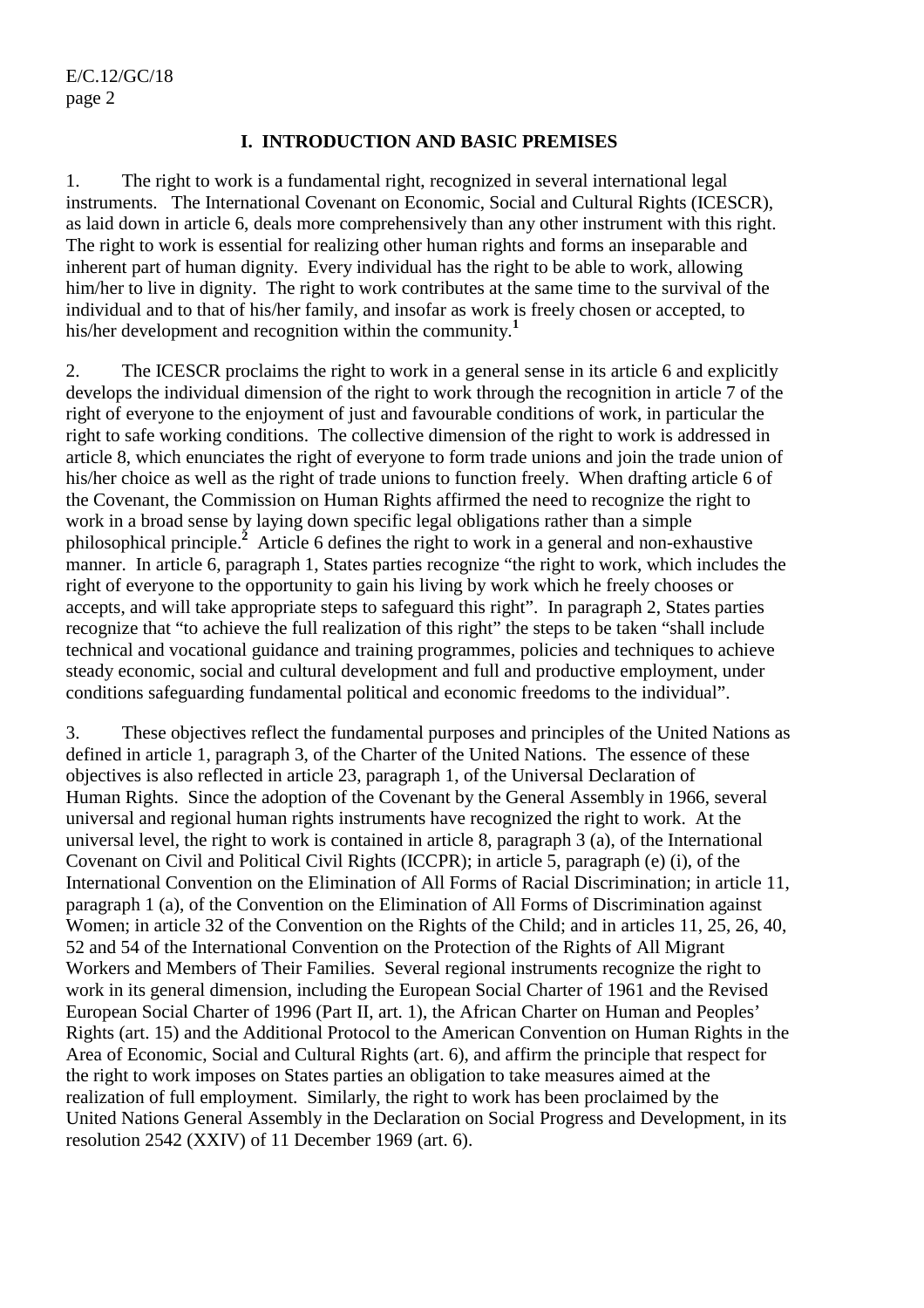E/C.12/GC/18 page 3

4. The right to work, as guaranteed in the ICESCR, affirms the obligation of States parties to assure individuals their right to freely chosen or accepted work, including the right not to be deprived of work unfairly. This definition underlines the fact that respect for the individual and his dignity is expressed through the freedom of the individual regarding the choice to work, while emphasizing the importance of work for personal development as well as for social and economic inclusion. International Labour Organization Convention No. 122 concerning Employment Policy (1964) speaks of "full, productive and freely chosen employment", linking the obligation of States parties to create the conditions for full employment with the obligation to ensure the absence of forced labour. Nevertheless, for millions of human beings throughout the world, full enjoyment of the right to freely chosen or accepted work remains a remote prospect. The Committee recognizes the existence of structural and other obstacles arising from international factors beyond the control of States which hinder the full enjoyment of article 6 in many States parties.

5. With the aim of helping States parties to implement the Covenant and discharge their reporting obligations, this general comment deals with the normative content of article 6 (chap. II), the obligations of States parties (chap. III), violations (chap. IV), and implementation at the national level (chap. V), while the obligations of actors other than States parties are covered in chapter VI. The general comment is based on the experience gained by the Committee over many years in its consideration of reports of States parties.

## **II. NORMATIVE CONTENT OF THE RIGHT TO WORK**

6. The right to work is an individual right that belongs to each person and is at the same time a collective right. It encompasses all forms of work, whether independent work or dependent wage-paid work. The right to work should not be understood as an absolute and unconditional right to obtain employment. Article 6, paragraph 1, contains a definition of the right to work and paragraph 2 cites, by way of illustration and in a non-exhaustive manner, examples of obligations incumbent upon States parties. It includes the right of every human being to decide freely to accept or choose work. This implies not being forced in any way whatsoever to exercise or engage in employment and the right of access to a system of protection guaranteeing each worker access to employment. It also implies the right not to be unfairly deprived of employment.

7. Work as specified in article 6 of the Covenant must be *decent work*. This is work that respects the fundamental rights of the human person as well as the rights of workers in terms of conditions of work safety and remuneration. It also provides an income allowing workers to support themselves and their families as highlighted in article 7 of the Covenant. These fundamental rights also include respect for the physical and mental integrity of the worker in the exercise of his/her employment.

8. Articles 6, 7 and 8 of the Covenant are interdependent. The characterization of work as decent presupposes that it respects the fundamental rights of the worker. Although articles 7 and 8 are closely linked to article 6, they will be dealt with in separate general comments. Reference to articles 7 and 8 will therefore only be made whenever the indivisibility of these rights so requires.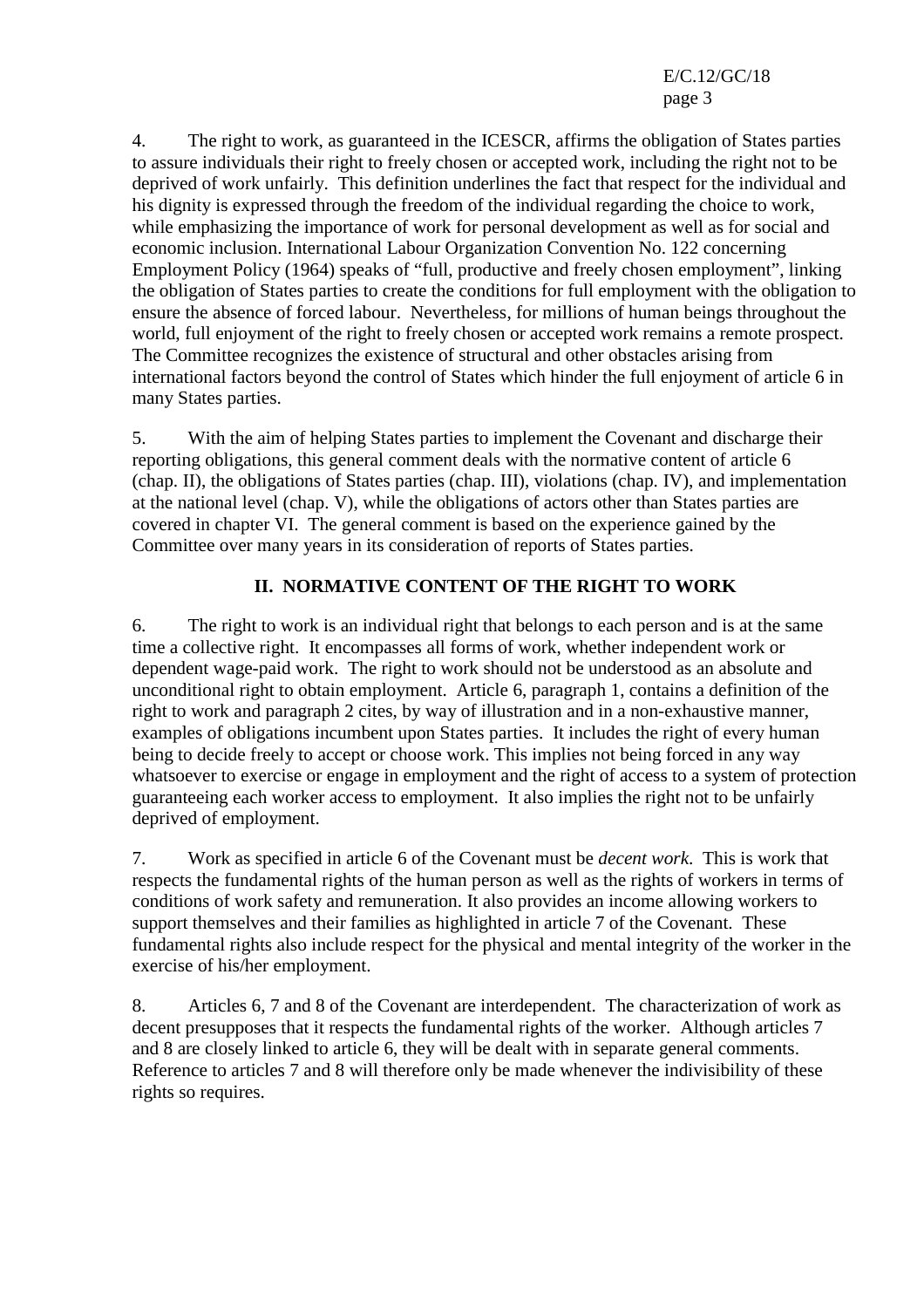E/C.12/GC/18 page 4

9. The International Labour Organization defines forced labour as "all work or service which is exacted from any person under the menace of any penalty and for which the said person has not offered himself voluntarily".**<sup>3</sup>** The Committee reaffirms the need for States parties to abolish, forbid and counter all forms of forced labour as enunciated in article 4 of the Universal Declaration of Human Rights, article 5 of the Slavery Convention and article 8 of the ICCPR.

10. High unemployment and the lack of secure employment are causes that induce workers to seek employment in the informal sector of the economy. States parties must take the requisite measures, legislative or otherwise, to reduce to the fullest extent possible the number of workers outside the formal economy, workers who as a result of that situation have no protection. These measures would compel employers to respect labour legislation and declare their employees, thus enabling the latter to enjoy all the rights of workers, in particular those provided for in articles 6, 7 and 8 of the Covenant. These measures must reflect the fact that people living in an informal economy do so for the most part because of the need to survive, rather than as a matter of choice. Moreover, domestic and agricultural work must be properly regulated by national legislation so that domestic and agricultural workers enjoy the same level of protection as other workers.

11. ILO Convention No. 158 concerning Termination of Employment (1982) defines the lawfulness of dismissal in its article 4 and in particular imposes the requirement to provide valid grounds for dismissal as well as the right to legal and other redress in the case of unjustified dismissal.

12. The exercise of work in all its forms and at all levels requires the existence of the following interdependent and essential elements, implementation of which will depend on the conditions present in each State party:

 (a) *Availability*. States parties must have specialized services to assist and support individuals in order to enable them to identify and find available employment;

 (b) *Accessibility*. The labour market must be open to everyone under the jurisdiction of States parties.**<sup>4</sup>** Accessibility comprises three dimensions:

> (i) Under its article 2, paragraph 2, and article 3, the Covenant prohibits any discrimination in access to and maintenance of employment on the grounds of race, colour, sex, language, religion, political or other opinion, national or social origin, property, birth, physical or mental disability, health status (including HIV/AIDS), sexual orientation, or civil, political, social or other status, which has the intention or effect of impairing or nullifying exercise of the right to work on a basis of equality. According to article 2 of ILO Convention No. 111, States parties should "declare and pursue a national policy designed to promote, by methods appropriate to national conditions and practice, equality of opportunity and treatment in respect of employment and occupation, with a view to eliminating any discrimination in respect thereof". Many measures, such as most strategies and programmes designed to eliminate employment-related discrimination, as emphasized in paragraph 18 of general comment No. 14 (2000) on the right to the highest attainable standard of health, can be pursued with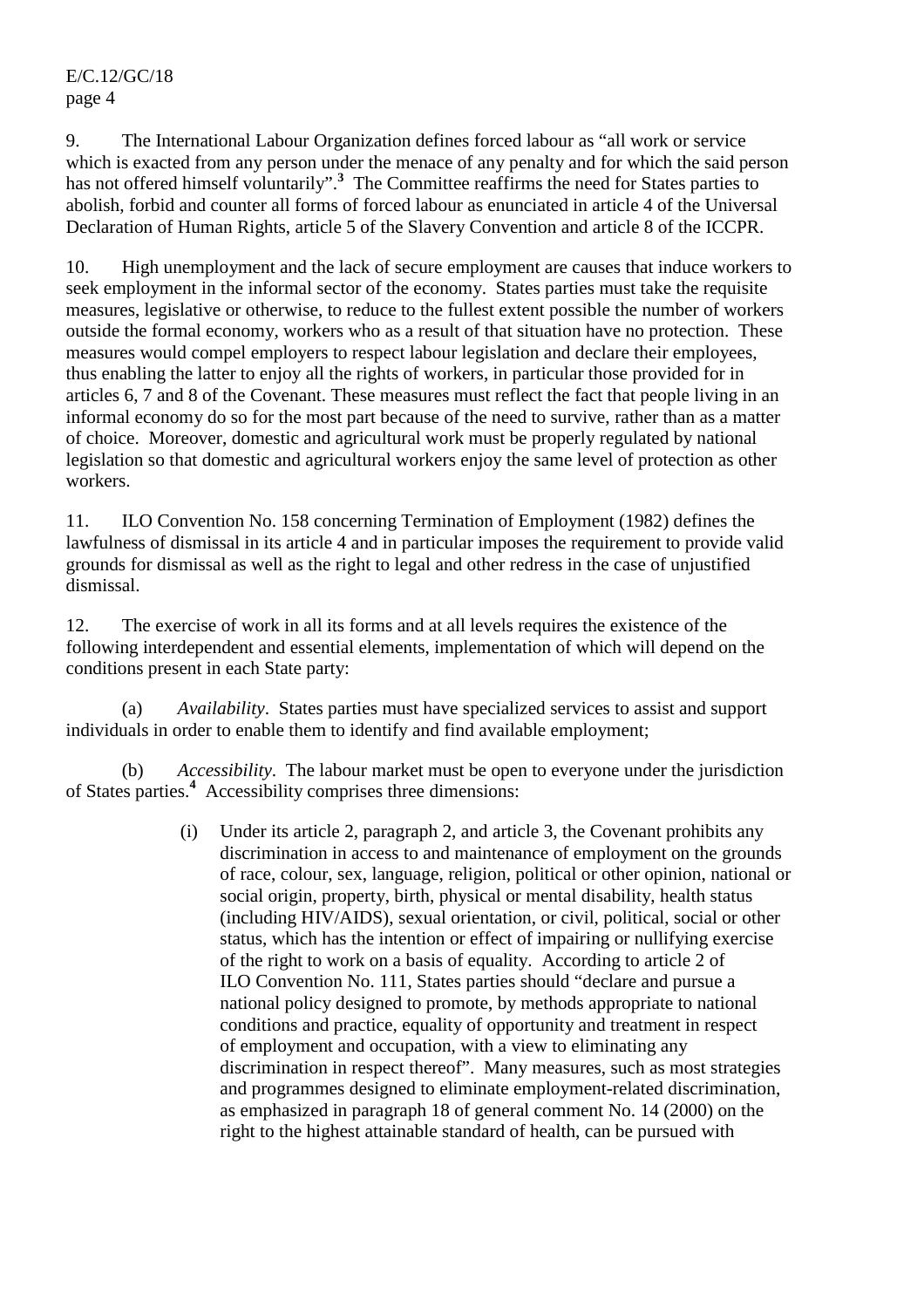minimum resource implications through the adoption, modification or abrogation of legislation or the dissemination of information. The Committee recalls that, even in times of severe resource constraints, disadvantaged and marginalized individuals and groups must be protected by the adoption of relatively low-cost targeted programmes;**<sup>5</sup>**

- (ii) Physical accessibility is one dimension of accessibility to employment as explained in paragraph 22 of general comment No. 5 on persons with disabilities;
- (iii) Accessibility includes the right to seek, obtain and impart information on the means of gaining access to employment through the establishment of data networks on the employment market at the local, regional, national and international levels;

 (c) *Acceptability and quality*. Protection of the right to work has several components, notably the right of the worker to just and favourable conditions of work, in particular to safe working conditions, the right to form trade unions and the right freely to choose and accept work.

## **Special topics of broad application**

## *Women and the right to work*

13. Article 3 of the Covenant prescribes that States parties undertake to "ensure the equal right of men and women to the enjoyment of all economic, social and cultural rights". The Committee underlines the need for a comprehensive system of protection to combat gender discrimination and to ensure equal opportunities and treatment between men and women in relation to their right to work by ensuring equal pay for work of equal value.<sup>6</sup> In particular, pregnancies must not constitute an obstacle to employment and should not constitute justification for loss of employment. Lastly, emphasis should be placed on the link between the fact that women often have less access to education than men and certain traditional cultures which compromise the opportunities for the employment and advancement of women.

## *Young persons and the right to work*

14. Access to a first job constitutes an opportunity for economic self-reliance and in many cases a means to escape poverty. Young persons, particularly young women, generally have great difficulties in finding initial employment. National policies relating to adequate education and vocational training should be adopted and implemented to promote and support access to employment opportunities for young persons, in particular young women.

## *Child labour and the right to work*

15. The protection of children is covered by article 10 of the Covenant. The Committee recalls its general comment No. 14 (2000) and in particular paragraphs 22 and 23 on children's right to health, and emphasizes the need to protect children from all forms of work that are likely to interfere with their development or physical or mental health. The Committee reaffirms the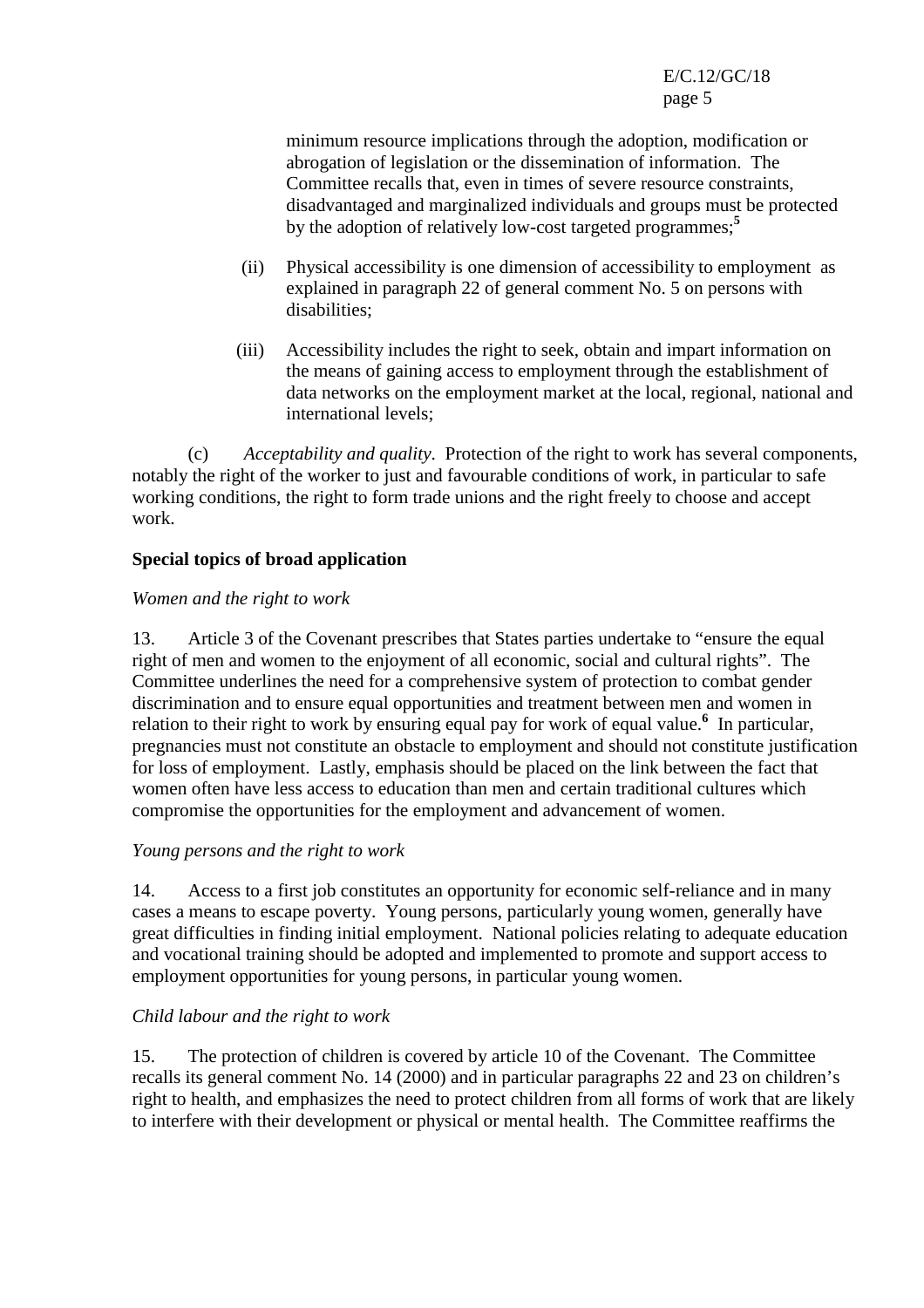need to protect children from economic exploitation, to enable them to pursue their full development and acquire technical and vocational education as indicated in article 6, paragraph 2. The Committee also recalls its general comment No. 13 (1999), in particular the definition of technical and vocational education (paras. 15 and 16) as a component of general education. Several international human rights instruments adopted after the ICESCR, such as the Convention on the Rights of the Child, expressly recognize the need to protect children and young people against any form of economic exploitation or forced labour.**<sup>7</sup>**

## *Older persons and the right to work*

16. The Committee recalls its general comment No. 6 (1995) on the economic, social and cultural rights of older persons and in particular the need to take measures to prevent discrimination on grounds of age in employment and occupation.**<sup>8</sup>**

## *Persons with disabilities and the right to work*

17. The Committee recalls the principle of non-discrimination in access to employment by persons with disabilities enunciated in its general comment No. 5 (1994) on persons with disabilities. "The 'right of everyone to the opportunity to gain his living by work which he freely chooses or accepts' is not realized where the only real opportunity open to disabled workers is to work in so-called 'sheltered' facilities under substandard conditions."<sup>9</sup> States parties must take measures enabling persons with disabilities to secure and retain appropriate employment and to progress in their occupational field, thus facilitating their integration or reintegration into society.**<sup>10</sup>**

## *Migrant workers and the right to work*

18. The principle of non-discrimination as set out in article 2.2 of the Covenant and in article 7 of the International Convention on the Protection of the Rights of All Migrant Workers and Members of Their Families should apply in relation to employment opportunities for migrant workers and their families. In this regard the Committee underlines the need for national plans of action to be devised to respect and promote such principles by all appropriate measures, legislative or otherwise.

## **III. STATES PARTIES' OBLIGATIONS**

## **General legal obligations**

19. The principal obligation of States parties is to ensure the progressive realization of the exercise of the right to work. States parties must therefore adopt, as quickly as possible, measures aiming at achieving full employment. While the Covenant provides for progressive realization and acknowledges the constraints due to the limits of available resources, it also imposes on States parties various obligations which are of immediate effect.**<sup>11</sup>** States parties have immediate obligations in relation to the right to work, such as the obligation to "guarantee" that it will be exercised "without discrimination of any kind" (art. 2, para. 2) and the obligation "to take steps" (art. 2, para. 1) towards the full realization of article 6.**<sup>12</sup>** Such steps must be deliberate, concrete and targeted towards the full realization of the right to work.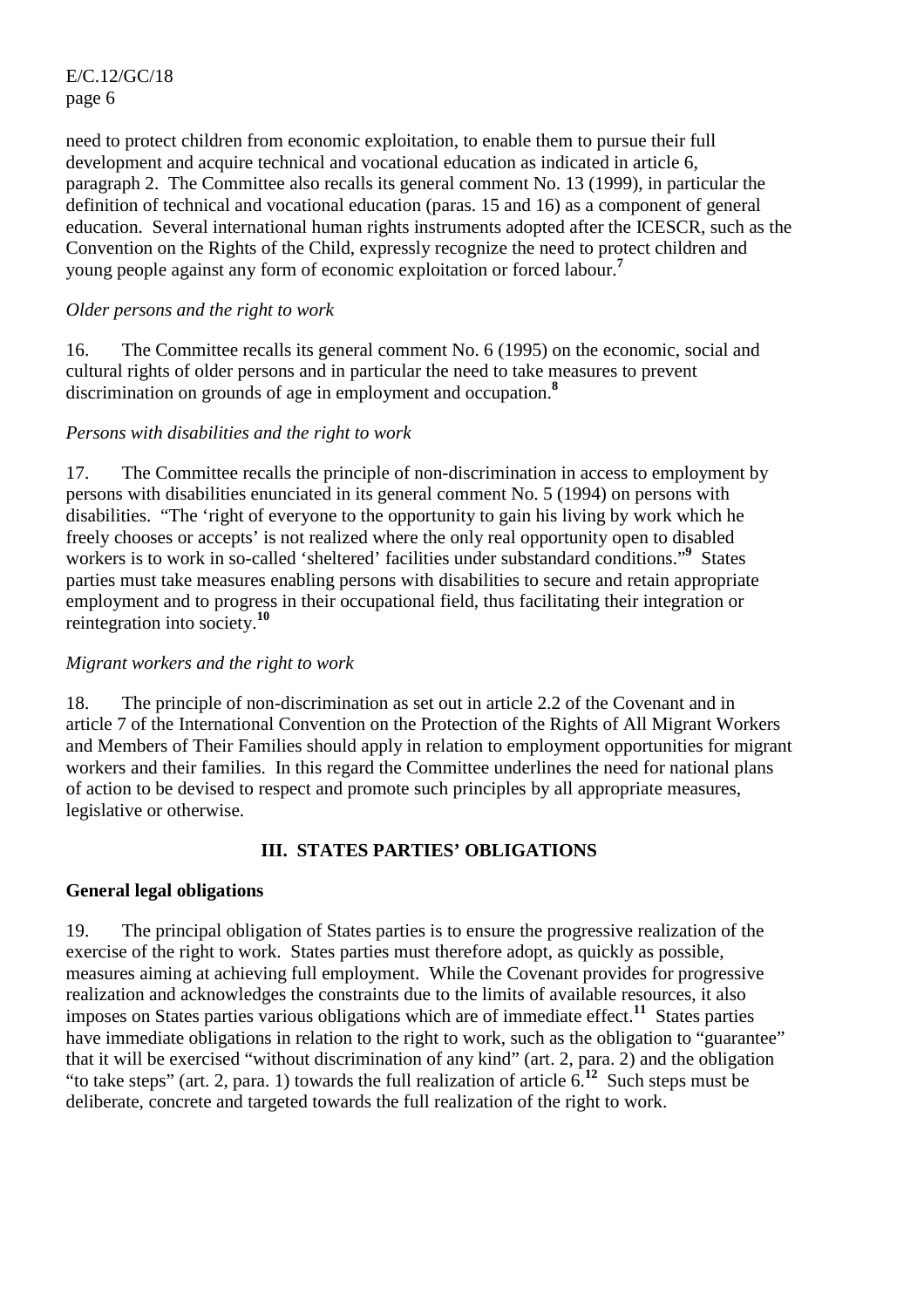20. The fact that realization of the right to work is progressive and takes place over a period of time should not be interpreted as depriving States parties' obligations of all meaningful content.**<sup>13</sup>** It means that States parties have a specific and continuing obligation "to move as expeditiously and effectively as possible" towards the full realization of article 6.

21. As with all other rights in the Covenant, retrogressive measures should in principle not be taken in relation to the right to work. If any deliberately retrogressive steps are taken, States parties have the burden of proving that they have been introduced after consideration of all alternatives and that they are duly justified by reference to the totality of the rights provided for in the Covenant in the context of the full use of the States parties' maximum available resources.**<sup>14</sup>**

22. Like all human rights, the right to work imposes three types or levels of obligations on States parties: the obligations to *respect*, *protect* and *fulfil*. The obligation to *respect* the right to work requires States parties to refrain from interfering directly or indirectly with the enjoyment of that right. The obligation to *protect* requires States parties to take measures that prevent third parties from interfering with the enjoyment of the right to work. The obligation to *fulfil* includes the obligations to provide, facilitate and promote that right. It implies that States parties should adopt appropriate legislative, administrative, budgetary, judicial and other measures to ensure its full realization.

## **Specific legal obligations**

23. States parties are under the obligation to *respect* the right to work by, inter alia, prohibiting forced or compulsory labour and refraining from denying or limiting equal access to decent work for all persons, especially disadvantaged and marginalized individuals and groups, including prisoners or detainees,**<sup>15</sup>** members of minorities and migrant workers. In particular, States parties are bound by the obligation to respect the right of women and young persons to have access to decent work and thus to take measures to combat discrimination and to promote equal access and opportunities.

24. With regard to the obligations of States parties relating to child labour as set out in article 10 of the Covenant, States parties must take effective measures, in particular legislative measures, to prohibit labour of children under the age of 16. Further, they have to prohibit all forms of economic exploitation and forced labour of children.**<sup>16</sup>** States parties must adopt effective measures to ensure that the prohibition of child labour will be fully respected.**<sup>17</sup>**

25. Obligations to *protect* the right to work include, inter alia, the duties of States parties to adopt legislation or to take other measures ensuring equal access to work and training and to ensure that privatization measures do not undermine workers' rights. Specific measures to increase the flexibility of labour markets must not render work less stable or reduce the social protection of the worker. The obligation to protect the right to work includes the responsibility of States parties to prohibit forced or compulsory labour by non-State actors.

26. States parties are obliged to *fulfil (provide)* the right to work when individuals or groups are unable, for reasons beyond their control, to realize that right themselves by the means at their disposal. This obligation includes, inter alia, the obligation to recognize the right to work in national legal systems and to adopt a national policy on the right to work as well as a detailed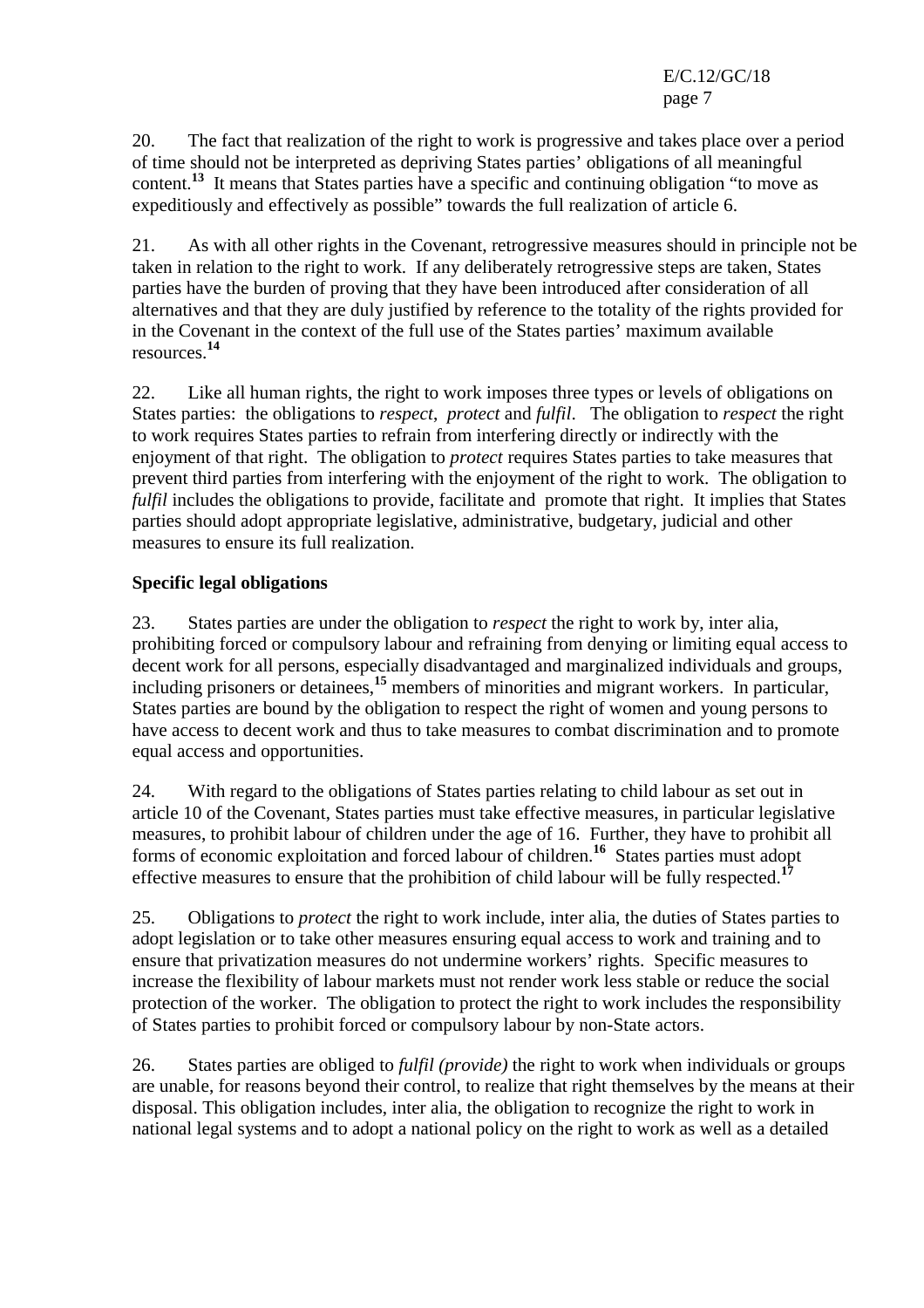plan for its realization. The right to work requires formulation and implementation by States parties of an employment policy with a view to "stimulating economic growth and development, raising levels of living, meeting manpower requirements and overcoming unemployment and underemployment".<sup>18</sup> It is in this context that effective measures to increase the resources allocated to reducing the unemployment rate, in particular among women, the disadvantaged and marginalized, should be taken by States parties. The Committee emphasizes the need to establish a compensation mechanism in the event of loss of employment, as well as the obligation to take appropriate measures for the establishment of employment services (public or private) at the national and local levels.**<sup>19</sup>** Further, the obligation to fulfil (provide) the right to work includes the implementation by States parties of plans to counter unemployment.**<sup>20</sup>**

27. The obligation to *fulfil (facilitate)* the right to work requires States parties, inter alia, to take positive measures to enable and assist individuals to enjoy the right to work and to implement technical and vocational education plans to facilitate access to employment.

28. The obligation to *fulfil (promote)* the right to work requires States parties to undertake, for example, educational and informational programmes to instil public awareness on the right to work.

## **International obligations**

29. In its general comment No. 3 (1990) the Committee draws attention to the obligation of all States parties to take steps individually and through international assistance and cooperation, especially economic and technical, towards the full realization of the rights recognized in the Covenant. In the spirit of Article 56 of the Charter of the United Nations and specific provisions of the Covenant (arts. 2.1, 6, 22 and 23), States parties should recognize the essential role of international cooperation and comply with their commitment to take joint and separate action to achieve the full realization of the right to work. States parties should, through international agreements where appropriate, ensure that the right to work as set forth in articles 6, 7 and 8 of the Covenant is given due attention.

30. To comply with their international obligations in relation to article 6, States parties should endeavour to promote the right to work in other countries as well as in bilateral and multilateral negotiations. In negotiations with international financial institutions, States parties should ensure protection of the right to work of their population. States parties that are members of international financial institutions, in particular the International Monetary Fund, the World Bank and regional development banks, should pay greater attention to the protection of the right to work in influencing the lending policies, credit agreements, structural adjustment programmes and international measures of these institutions. The strategies, programmes and policies adopted by States parties under structural adjustment programmes should not interfere with their core obligations in relation to the right to work and impact negatively on the right to work of women, young persons and the disadvantaged and marginalized individuals and groups.

## **Core obligations**

31. In general comment No. 3 (1990) the Committee confirms that States parties have a core obligation to ensure the satisfaction of minimum essential levels of each of the rights covered by the Covenant. In the context of article 6, this "core obligation" encompasses the obligation to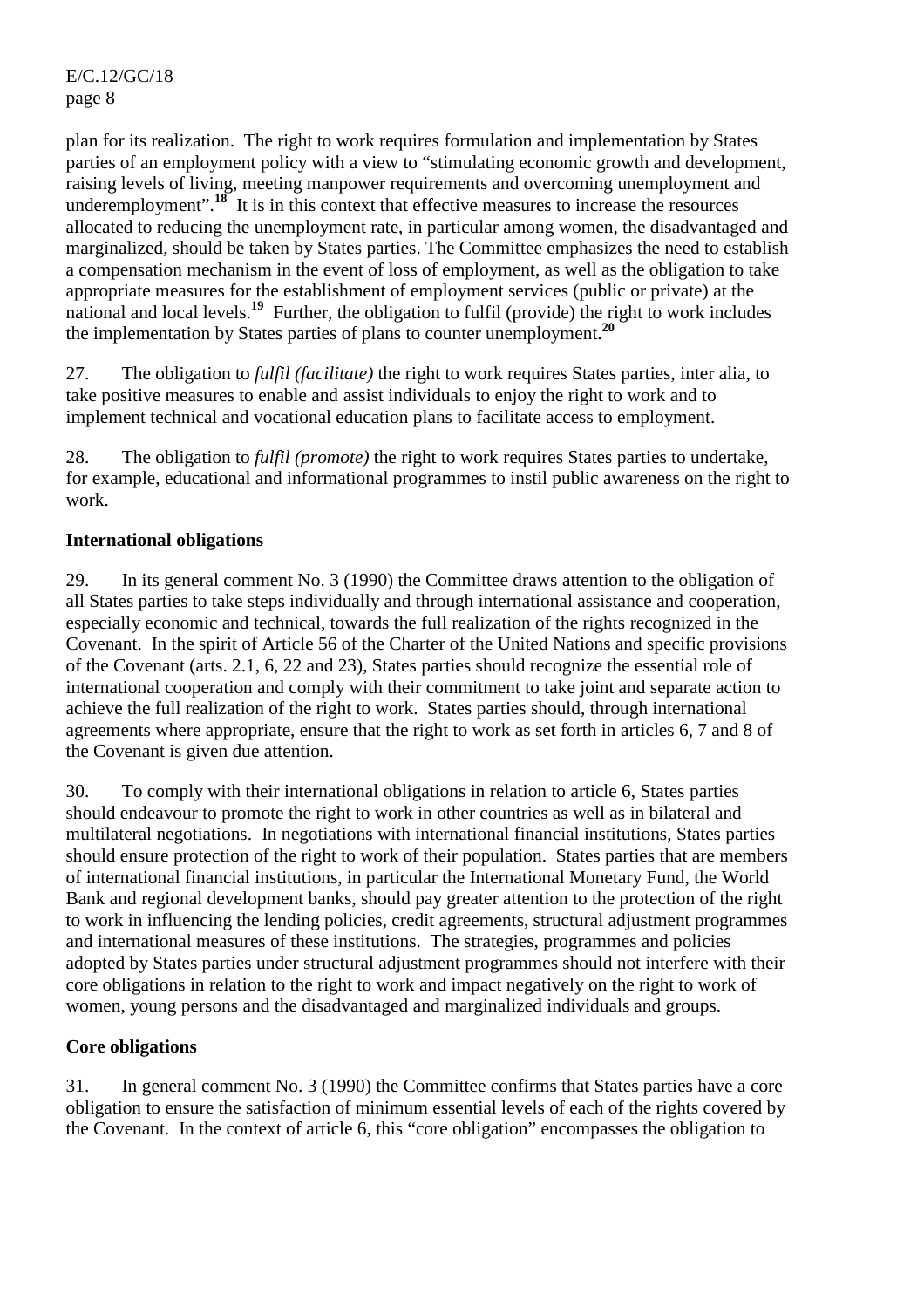ensure non-discrimination and equal protection of employment. Discrimination in the field of employment comprises a broad cluster of violations affecting all stages of life, from basic education to retirement, and can have a considerable impact on the work situation of individuals and groups. Accordingly, these core obligations include at least the following requirements:

 (a) To ensure the right of access to employment, especially for disadvantaged and marginalized individuals and groups, permitting them to live a life of dignity;

 (b) To avoid any measure that results in discrimination and unequal treatment in the private and public sectors of disadvantaged and marginalized individuals and groups or in weakening mechanisms for the protection of such individuals and groups;

 (c) To adopt and implement a national employment strategy and plan of action based on and addressing the concerns of all workers on the basis of a participatory and transparent process that includes employers' and workers' organizations. Such an employment strategy and plan of action should target disadvantaged and marginalized individuals and groups in particular and include indicators and benchmarks by which progress in relation to the right to work can be measured and periodically reviewed.

## **IV. VIOLATIONS**

32. A distinction should be drawn between the inability and the unwillingness of States parties to comply with their obligations under article 6. This follows from article 6, paragraph 1, which guarantees the right of everyone to the opportunity to gain his living by work that he freely chooses or accepts, and article 2, paragraph 1, which places an obligation on each State party to undertake the necessary measures "to the maximum of its available resources". The obligations of States parties must be interpreted in the light of these two articles. States parties that are unwilling to use the maximum of their available resources for the realization of the right to work are in violation of their obligations under article 6. Nevertheless, resource constraints may explain the difficulties a State party may encounter in fully guaranteeing the right to work, to the extent that the State party demonstrates that it has used all available resources at its disposal in order to fulfil, as a matter of priority, the obligations outlined above. Violations of the right to work can occur through the direct action of States or State entities, or through the lack of adequate measures to promote employment. Violations through *acts of omission* occur, for example, when States parties do not regulate the activities of individuals or groups to prevent them from impeding the right of others to work. Violations through *acts of commission* include forced labour; the formal repeal or suspension of legislation necessary for continued enjoyment of the right to work; denial of access to work to particular individuals or groups, whether such discrimination is based on legislation or practice; and the adoption of legislation or policies which are manifestly incompatible with international obligations in relation to the right to work.

## **Violations of the obligation to respect**

33. Violations of the obligation to respect the right to work include laws, policies and actions that contravene the standards laid down in article 6 of the Covenant. In particular, any discrimination in access to the labour market or to means and entitlements for obtaining employment on the grounds of race, colour, sex, language, age, religion, political or other opinion, national or social origin, property, birth or any other situation with the aim of impairing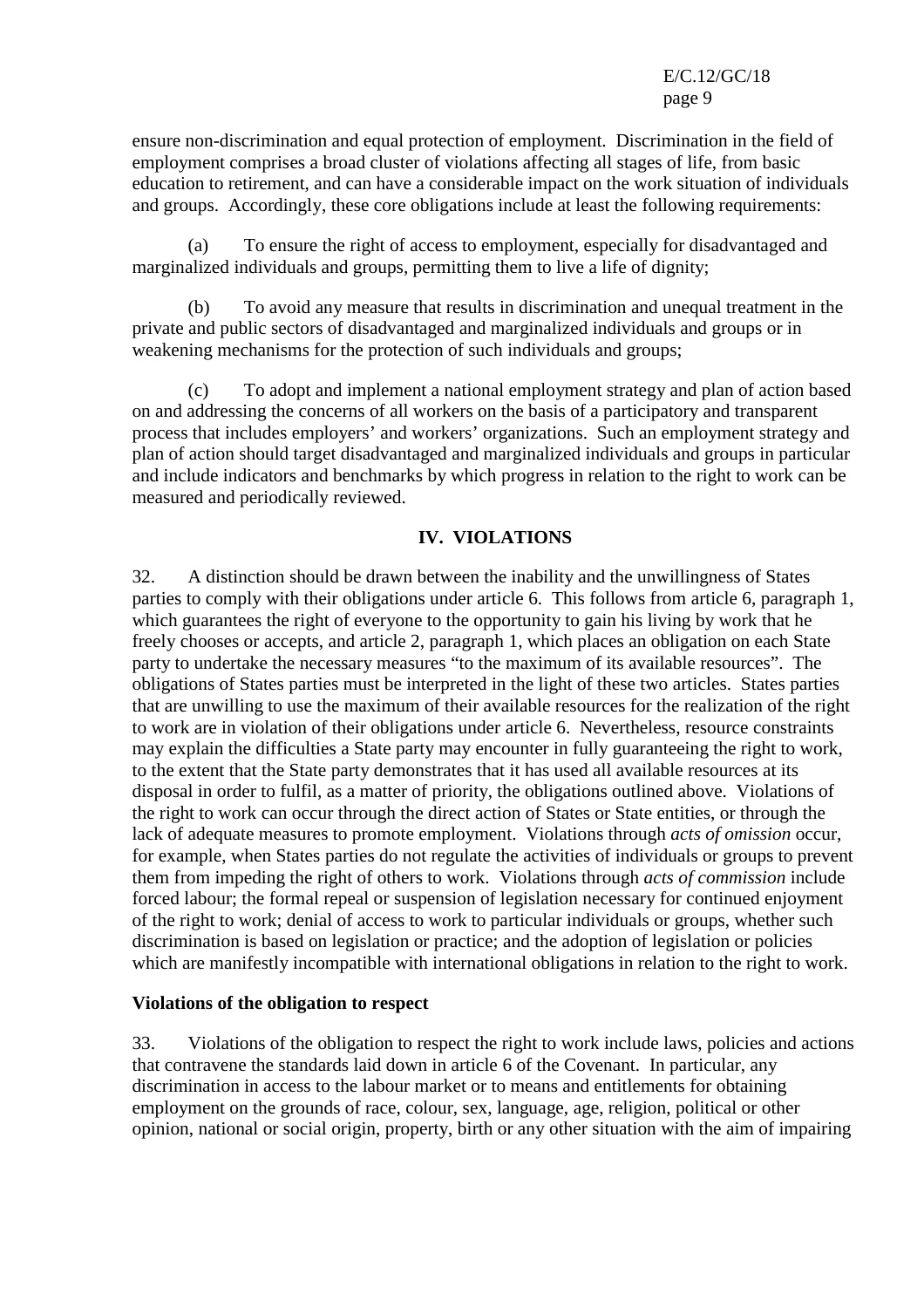the equal enjoyment or exercise of economic, social and cultural rights constitutes a violation of the Covenant. The principle of non-discrimination mentioned in article 2, paragraph 2, of the Covenant is immediately applicable and is neither subject to progressive implementation nor dependent on available resources. It is directly applicable to all aspects of the right to work. The failure of States parties to take into account their legal obligations regarding the right to work when entering into bilateral or multilateral agreements with other States, international organizations and other entities such as multinational entities constitutes a violation of their obligation to respect the right to work.

34. As for all other rights in the Covenant, there is a strong presumption that retrogressive measures taken in relation to the right to work are not permissible. Such retrogressive measures include, inter alia, denial of access to employment to particular individuals or groups, whether such discrimination is based on legislation or practice, abrogation or suspension of the legislation necessary for the exercise of the right to work or the adoption of laws or policies that are manifestly incompatible with international legal obligations relating to the right to work. An example would be the institution of forced labour or the abrogation of legislation protecting the employee against unlawful dismissal. Such measures would constitute a violation of States parties' obligation to respect the right to work.

## **Violations of the obligation to protect**

35. Violations of the obligation to protect follow from the failure of States parties to take all necessary measures to safeguard persons within their jurisdiction from infringements of the right to work by third parties. They include omissions such as the failure to regulate the activities of individuals, groups or corporations so as to prevent them from violating the right to work of others; or the failure to protect workers against unlawful dismissal.

## **Violations of the obligation to fulfil**

36. Violations of the obligation to fulfil occur through the failure of States parties to take all necessary steps to ensure the realization of the right to work. Examples include the failure to adopt or implement a national employment policy designed to ensure the right to work for everyone; insufficient expenditure or misallocation of public funds which results in the non-enjoyment of the right to work by individuals or groups, particularly the disadvantaged and marginalized; the failure to monitor the realization of the right to work at the national level, for example, by identifying right-to-work indicators and benchmarks; and the failure to implement technical and vocational training programmes.

## **V. IMPLEMENTATION AT THE NATIONAL LEVEL**

37. In accordance with article 2, paragraph 1, of the Covenant, States parties are required to utilize "all appropriate means, including particularly the adoption of legislative measures" for the implementation of their Covenant obligations. Every State party has a margin of discretion in assessing which measures are most suitable to meet its specific circumstances. The Covenant, however, clearly imposes a duty on each State party to take whatever steps are necessary to ensure that everyone is protected from unemployment and insecurity in employment and can enjoy the right to work as soon as possible.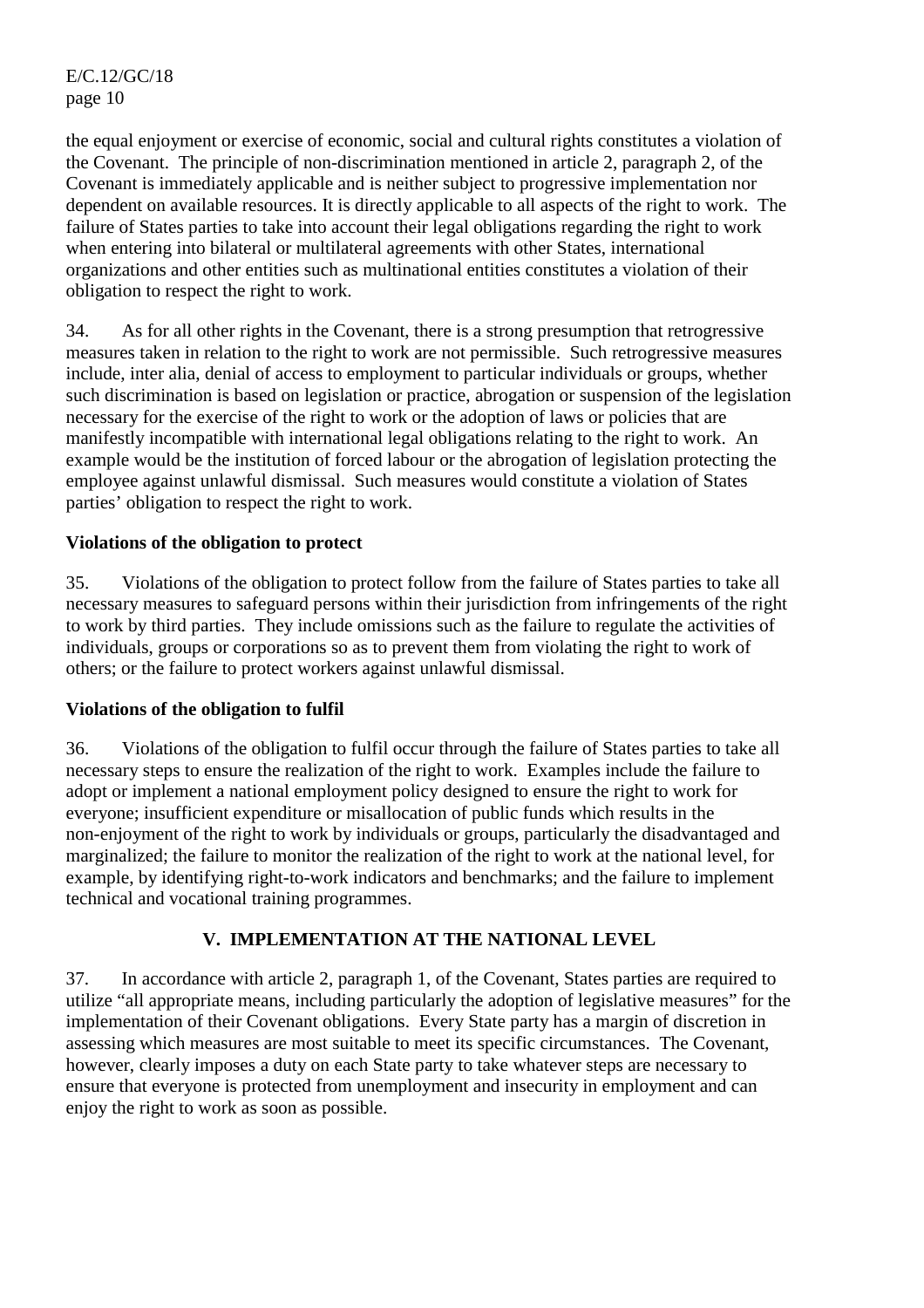## **Legislation, strategies and policies**

38. States parties should consider the adoption of specific legislative measures for the implementation of the right to work. Those measures should (a) establish national mechanisms to monitor implementation of employment strategies and national plans of action and (b) contain provisions on numerical targets and a time frame for implementation. They should also provide (c) means of ensuring compliance with the benchmarks established at the national level and (d) the involvement of civil society, including experts on labour issues, the private sector and international organizations. In monitoring progress on realization of the right to work, States parties should identify the factors and difficulties affecting the fulfilment of their obligations.

39. Collective bargaining is a tool of fundamental importance in the formulation of employment policies.

40. United Nations agencies and programmes should, upon States parties' request, assist in drafting and reviewing relevant legislation. The ILO, for example, has considerable expertise and accumulated knowledge concerning legislation in the field of employment.

41. States parties should adopt a national strategy, based on human rights principles aimed at progressively ensuring full employment for all. Such a national strategy also imposes a requirement to identify the resources available to States parties for achieving their objectives as well as the most cost-effective ways of using them.

42. The formulation and implementation of a national employment strategy should involve full respect for the principles of accountability, transparency, and participation by interested groups. The right of individuals and groups to participate in decision-making should be an integral part of all policies, programmes and strategies intended to implement the obligations of States parties under article 6. The promotion of employment also requires effective involvement of the community and, more specifically, of associations for the protection and promotion of the rights of workers and trade unions in the definition of priorities, decision-making, planning, implementation and evaluation of the strategy to promote employment.

43. To create conditions favourable to the enjoyment of the right to work, States parties must also take appropriate measures to ensure that both the private and public sectors reflect an awareness of the right to work in their activities.

44. The national employment strategy must take particular account of the need to eliminate discrimination in access to employment. It must ensure equal access to economic resources and to technical and vocational training, particularly for women, disadvantaged and marginalized individuals and groups, and should respect and protect self-employment as well as employment with remuneration that enables workers and their families to enjoy an adequate standard of living as stipulated in article 7 (a) (ii) of the Covenant.**<sup>21</sup>**

45. States parties should develop and maintain mechanisms to monitor progress towards the realization of the right to freely chosen or accepted employment, to identify the factors and difficulties affecting the degree of compliance with their obligations and to facilitate the adoption of corrective legislative and administrative measures, including measures to implement their obligations under articles 2.1 and 23 of the Covenant.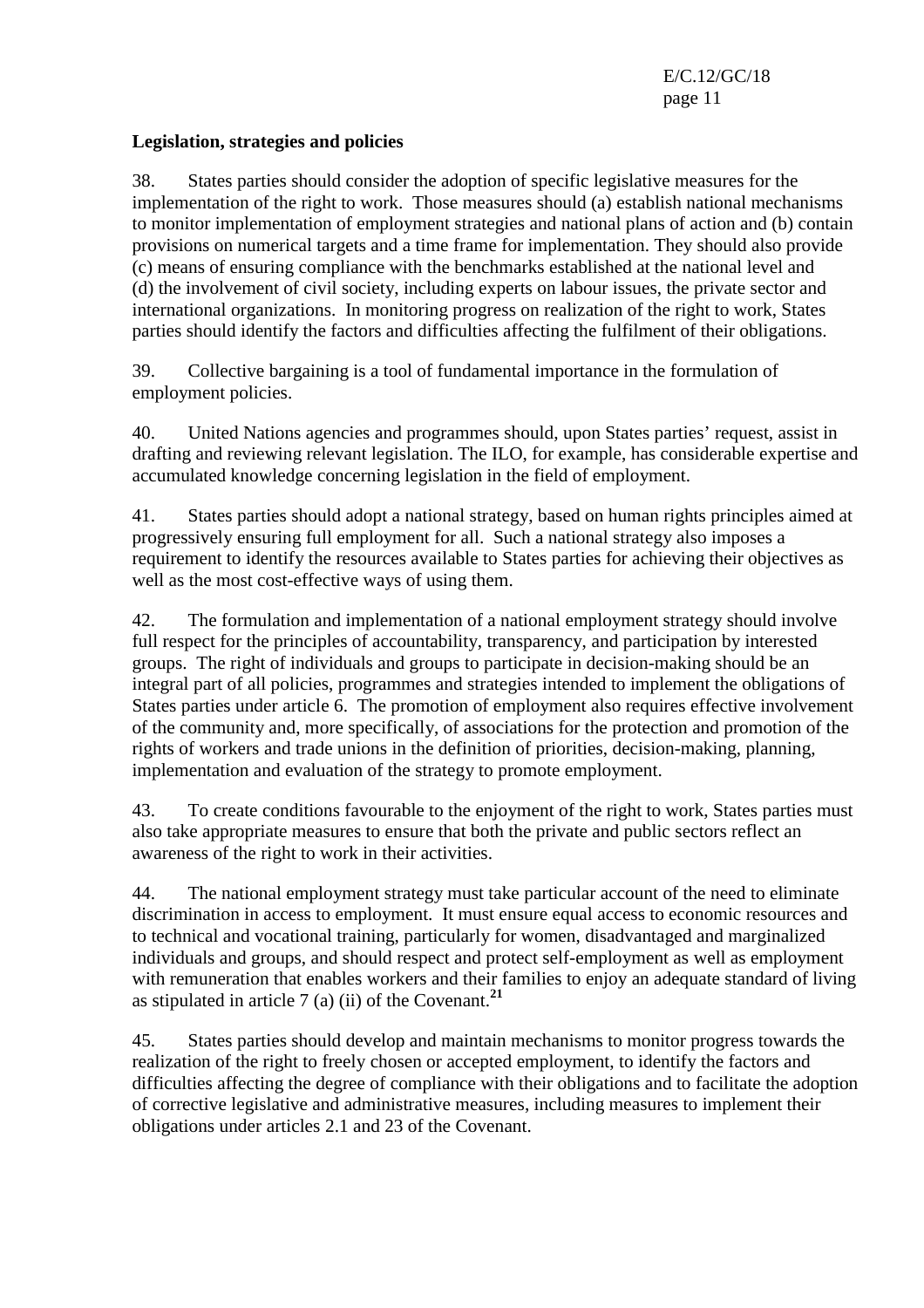## **Indicators and benchmarks**

46. A national employment strategy must define indicators on the right to work. The indicators should be designed to monitor effectively, at the national level, the compliance by States parties with their obligations under article 6 and should be based on ILO indicators such as the rate of unemployment, underemployment and the ratio of formal to informal work. Indicators developed by the ILO that apply to the preparation of labour statistics may be useful in the preparation of a national employment plan.**<sup>22</sup>**

47. Having identified appropriate right to work indicators, States parties are invited to set appropriate national benchmarks in relation to each indicator. During the periodic reporting procedure the Committee will engage in a process of "scoping" with the State party. Scoping involves the joint consideration by the State party and the Committee of the indicators and national benchmarks which will then provide the targets to be achieved during the next reporting period. During the following five years the State party will use these national benchmarks to help monitor its implementation of the right to work. Thereafter, in the subsequent reporting process, the State party and the Committee will consider whether or not the benchmarks have been achieved and the reasons for any difficulties that may have been encountered. Further, when setting benchmarks and preparing their reports States parties should utilize the extensive information and advisory services of specialized agencies with regard to data collection and disaggregation.

## **Remedies and accountability**

48. Any person or group who is a victim of a violation of the right to work should have access to effective judicial or other appropriate remedies at the national level. At the national level trade unions and human rights commissions should play an important role in defending the right to work. All victims of such violations are entitled to adequate reparation, which may take the form of restitution, compensation, satisfaction or a guarantee of non-repetition.

49. Incorporation of international instruments setting forth the right to work into the domestic legal order, in particular the relevant ILO conventions, should strengthen the effectiveness of measures taken to guarantee the right to work and is encouraged. The incorporation of international instruments recognizing the right to work into the domestic legal order, or the recognition of their direct applicability, significantly enhances the scope and effectiveness of remedial measures and is encouraged in all cases. Courts would then be empowered to adjudicate violations of the core content of the right to work by directly applying obligations under the Covenant.

50. Judges and other law enforcement authorities are invited to pay greater attention to violations of the right to work in the exercise of their functions.

51. States parties should respect and protect the work of human rights defenders and other members of civil society, in particular the trade unions, who assist disadvantaged and marginalized individuals and groups in the realization of their right to work.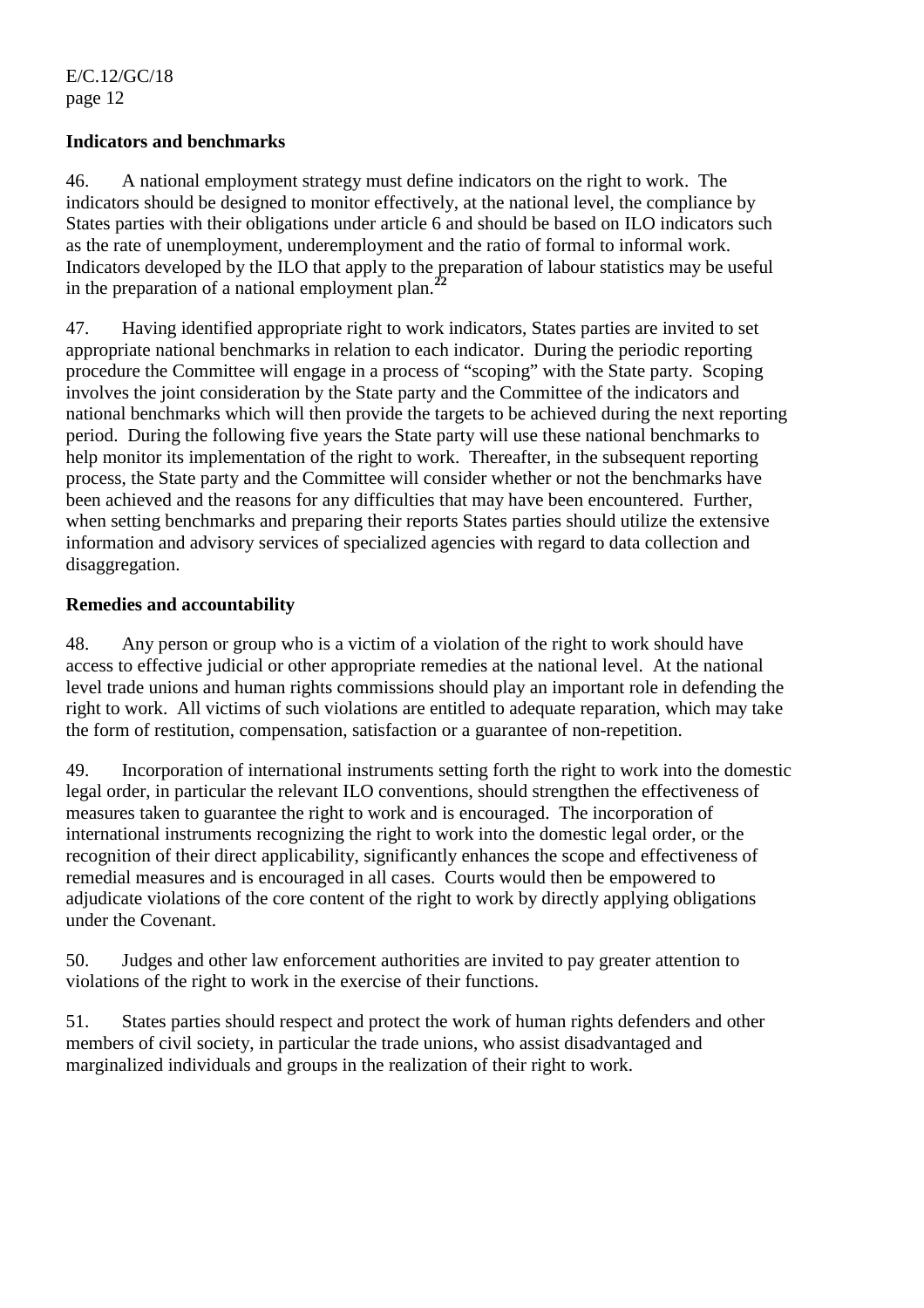E/C.12/GC/18 page 13

## **VI. OBLIGATIONS OF ACTORS OTHER THAN STATES PARTIES**

52. While only States are parties to the Covenant and are thus ultimately accountable for compliance with it, all members of society - individuals, local communities, trade unions, civil society and private sector organizations - have responsibilities regarding the realization of the right to work. States parties should provide an environment facilitating the discharge of these obligations. Private enterprises - national and multinational - while not bound by the Covenant, have a particular role to play in job creation, hiring policies and non-discriminatory access to work. They should conduct their activities on the basis of legislation, administrative measures, codes of conduct and other appropriate measures promoting respect for the right to work, agreed between the government and civil society. Such measures should recognize the labour standards elaborated by the ILO and aim at increasing the awareness and responsibility of enterprises in the realization of the right to work.

53. The role of the United Nations agencies and programmes, and in particular the key function of the ILO in protecting and implementing the right to work at the international. regional and national levels, is of particular importance. Regional institutions and instruments, where they exist, also play an important role in ensuring the right to work. When formulating and implementing their national employment strategies, States parties should avail themselves of the technical assistance and cooperation offered by the ILO. When preparing their reports, States parties should also use the extensive information and advisory services provided by the ILO for data collection and disaggregation as well as the development of indicators and benchmarks. In conformity with articles 22 and 23 of the Covenant, the ILO and the other specialized agencies of the United Nations, the World Bank, regional development banks, the International Monetary Fund, the World Trade Organization and other relevant bodies within the United Nations system should cooperate effectively with States parties to implement the right to work at the national level, bearing in mind their own mandates. International financial institutions should pay greater attention to the protection of the right to work in their lending policies and credit agreements. In accordance with paragraph 9 of general comment No. 2 (1990), particular efforts should be made to ensure that the right to work is protected in all structural adjustment programmes. When examining the reports of States parties and their ability to meet their obligations under article 6, the Committee will consider the effects of the assistance provided by actors other than States parties.

54. Trade unions play a fundamental role in ensuring respect for the right to work at the local and national levels and in assisting States parties to comply with their obligations under article 6. The role of trade unions is fundamental and will continue to be considered by the Committee in its consideration of the reports of States parties.

#### **Notes**

<sup>1</sup> See the preamble to ILO Convention No. 168, 1988: "... the importance of work and productive employment in any society not only because of the resources which they create for the community, but also because of the income which they bring to workers, the social role which they confer and the feeling of self-esteem which workers derive from them."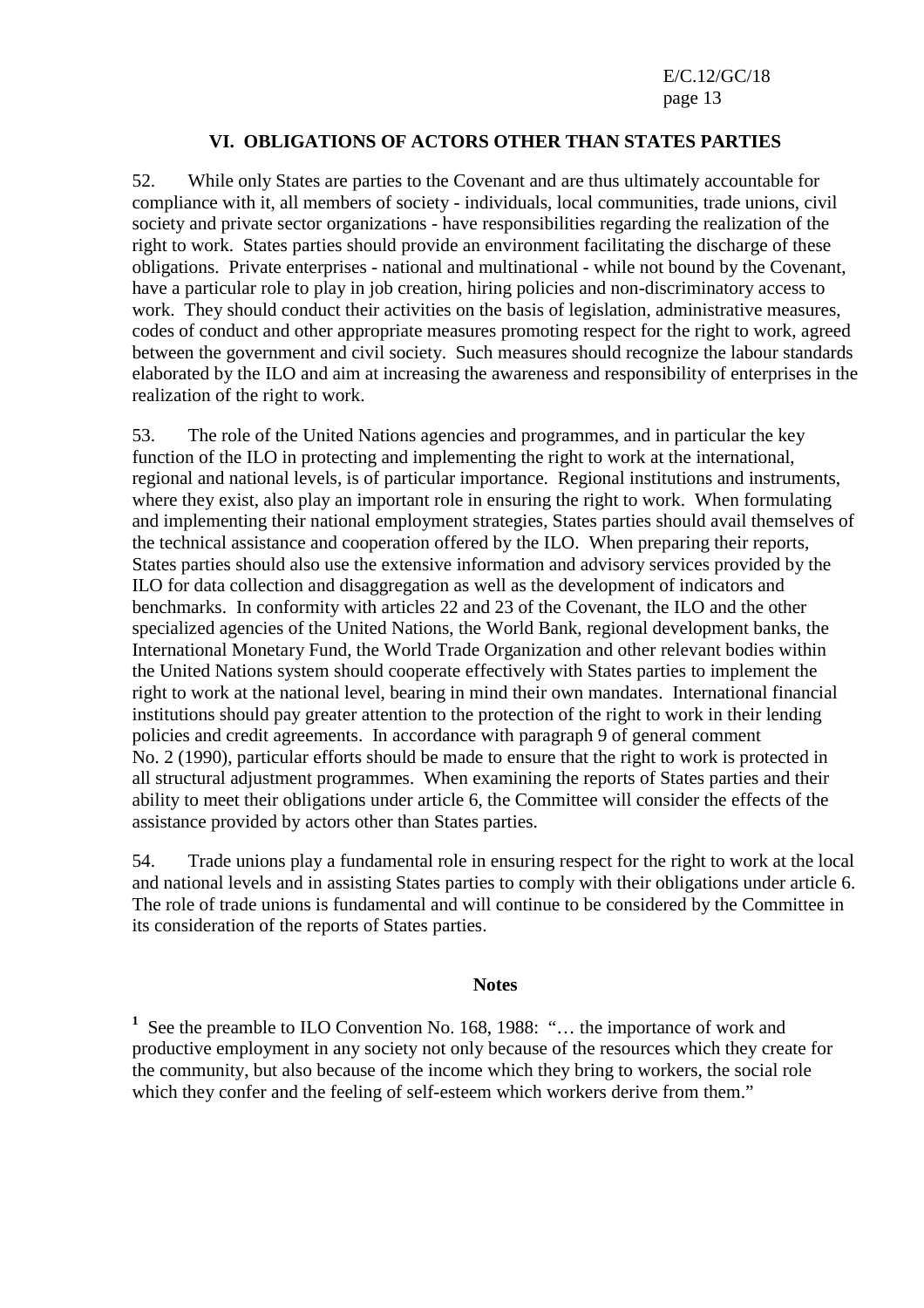<sup>2</sup> Commission on Human Rights, eleventh session, agenda item 31, A/3525 (1957).

**3** ILO Convention No. 29 concerning Forced or Compulsory Labour, 1930, article 2, paragraph 1; see also paragraph 2. ILO Convention No. 105 concerning the Abolition of Forced Labour, 1957.

<sup>4</sup> Only some of these topics feature in articles 2.2 and 3 of the Covenant. The others have been inferred from the practice of the Committee or from legislation or judicial practice in a growing number of States parties.

<sup>5</sup> See general comment No. 3 (1990), The nature of States parties' obligations, paragraph 12.

**6** See general comment No. 16 (2005) on article 3: the equal right of men and women to the enjoyment of all economic, social and cultural rights, paragraphs 23-25.

<sup>7</sup> See the Convention on the Rights of the Child, 1989, article 32, paragraph 1, reflected in the second preambular paragraph of the Optional Protocol to the Convention on the Rights of the Child on the sale of children, child prostitution and child pornography. See also article 3, paragraph 1, of the Protocol, on forced labour.

**8** See general comment No. 6 (1995) on the economic, social and cultural rights of older persons, paragraph 22 (and paragraph 24 on retirement).

<sup>9</sup> See general comment No. 5 (1994) on persons with disabilities, including other references in paragraphs 20-24.

**<sup>10</sup>** See ILO Convention No. 159 concerning Vocational Rehabilitation and Employment (Disabled Persons), 1983. See article 1, paragraph 2, on access to employment. See also the Standard Rules on the Equalization of Opportunities for Persons with Disabilities, proclaimed by the General Assembly in it resolution 48/96 of 20 December 1993.

**<sup>11</sup>** See general comment No. 3 (1990) on the nature of States parties' obligations, paragraph 1.

**<sup>12</sup>** Ibid, para. 2.

**<sup>13</sup>** Ibid, para. 9.

**<sup>14</sup>** Ibid, para. 9.

<sup>15</sup> If offered on a voluntary basis. On the question of the work of prisoners, see also the Standard Minimum Rules for the Treatment of Prisoners and article 2 of the ILO Convention (No. 29) concerning Forced or Compulsory Labour.

**<sup>16</sup>** See Convention on the Rights of the Child, article 31, paragraph 1.

**<sup>17</sup>** See ILO Convention on the Worst Forms of Child Labour, article 2, paragraph 7, and the Committee's general comment No. 13 on the right to education.